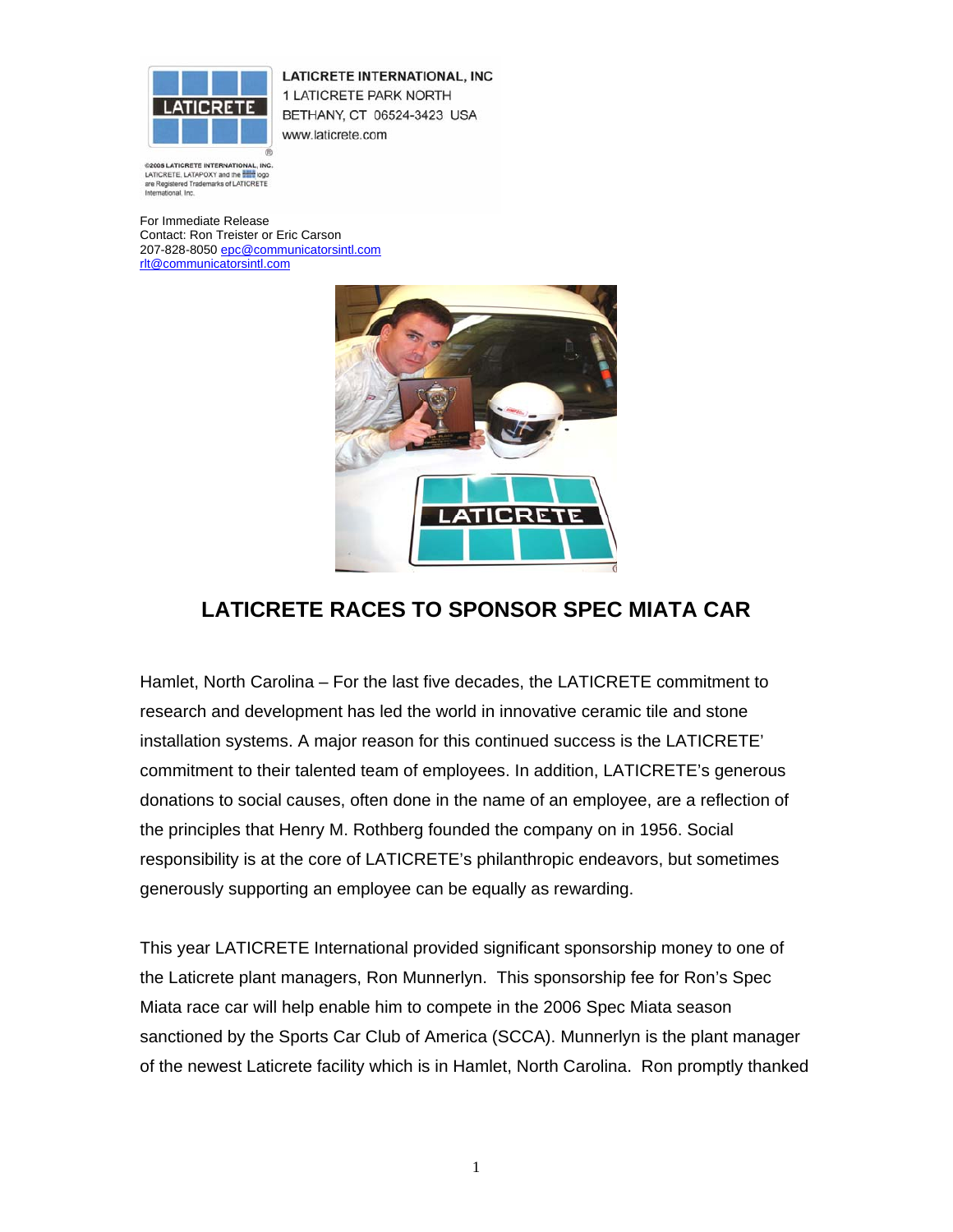LATICRETE by winning the Carolina Cup Pro Series Race on February 26 at Carolina Motorsports Park in Kershaw, South Carolina.

"As one of the newer members of the LATICRETE family," Munnerlyn said, "I have been impressed with the company's long term commitment to their customers and their employees. This sponsorship is further evidence of this commitment."

Munnerlyn, 39, is a second generation racer, but he didn't get behind the wheel competitively until the 2005 SCCA season. Remarkably, he finished 23<sup>rd</sup> out of 245 competitors in his first season, but this year he figures to finish even higher with one victory already under his belt. The SCCA is a member-driven organization, and the Spec Miata class is one of the most popular of the 10 divisions the SCCA sanctions, with races often drawing over a thousand spectators.

This year, the spectators in attendance can watch Munnerlyn fly by at top speed in his Spec Miata with the LATICRETE emblem proudly adorning the hood of his white racer, and one of LATICRETE's newest and most innovative products featured on the frontside panel: SpectraLock PRO Grout.

Many Tile Contractors, Tile Distributors, Architects and Designers familiar with the Laticrete name in the south will appreciate the Laticrete commitment to sponsoring Ron as they see him race by at high speed.

"It's no secret that racing is an expensive endeavor," Munnerlyn said. "LATICRETE's sponsorship is a win-win for the both of us, providing exposure for the company and financial support for the race team. The willingness of LATICRETE to lend their support and to allow me to carry the LATICRETE name across the finish line has meant a lot to me. To me, it says a lot about the type of company LATICRETE is."

LATICRETE International is a global leader in the manufacturing of tile and stone installation systems, known and trusted for industry leading innovation and expertise. For in-depth technical support and answers to your installation or application questions call toll free: (800) 243-4788 ext 235, or outside the USA: (203) 393-0010, ext 235.800- 243-4788 in the USA or (203) 393-0010 from anywhere in the world. E-mail: support@laticrete.com. Comprehensive LATICRETE and industry information can be

2